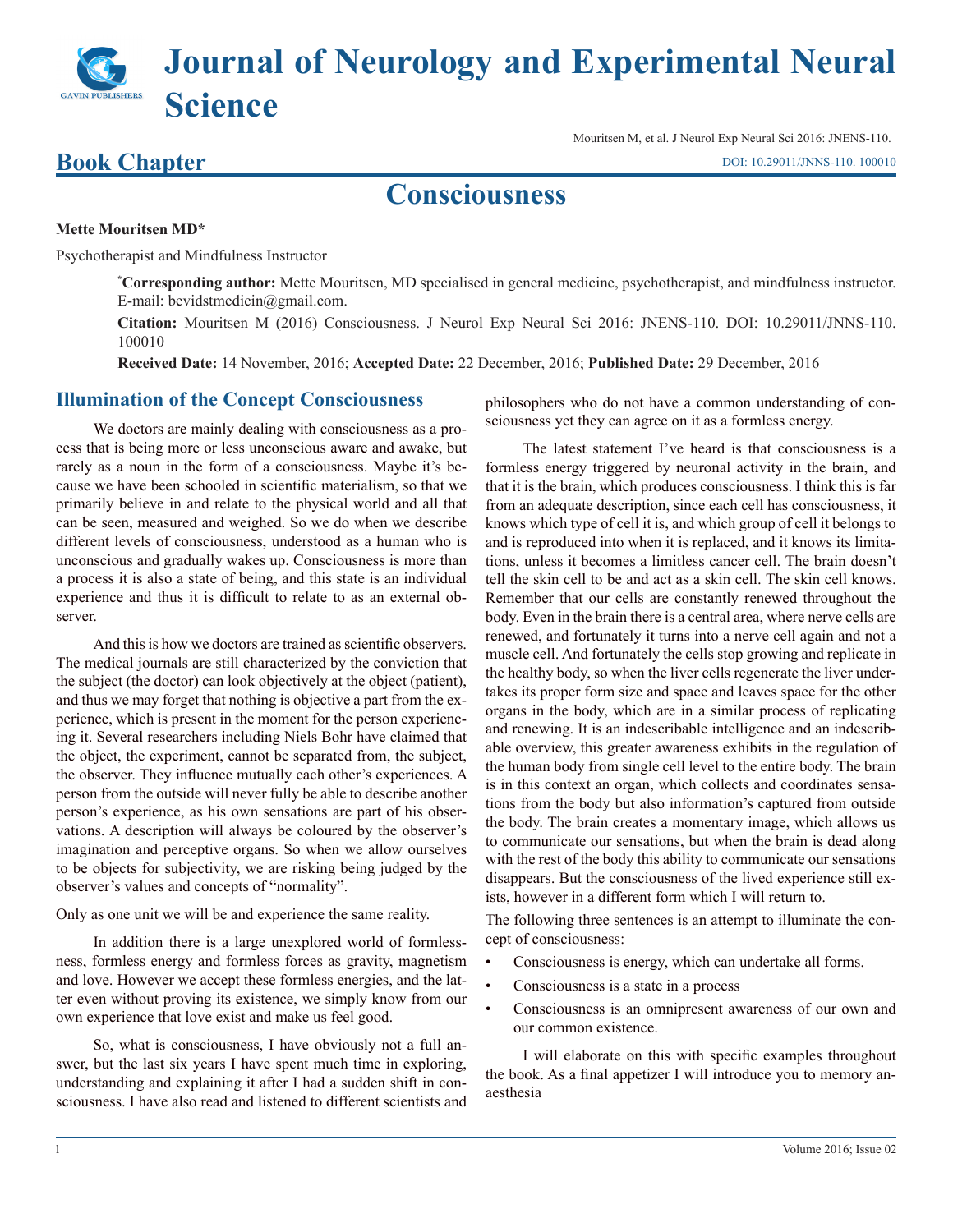#### **Memory Anaesthesia and Consciousness**

Memory anaesthesia is a term doctor's use for people who wake up after general anaesthesia, and tell about the surprising and frightening experiences they had during surgery. There is an interesting and valuable qualitative study commissioned by some Danish psychologists, which I refer to in my reference list. This study I will use initially to illuminate the body consciousness as an entity, since it can bring an understanding of our higher consciousness as the observer of our bodily sensations.

Of special interests is the following common feature in each of their personal experiences:

They all experience a lost sense of time: some believe that 5 minutes have elapsed others think several hours. They are in a timeless dimension, as when we dream.

They perceive obviously: Everyone experiences paralysation, as they cannot communicate with either body or speech. In addition, they have different sensory experiences, some hear conversation in the room, other sense touch of their bodies, some have pain, others feel anxiety, panic, guilt, disappointment.

They describe their experience with words like: "Buried alive", "dehumanized" and "perception of reality is changed."

#### **But who is Experiencing all this?**

According to medical science: "it should not happen" but it certainly is while they are observing a patient in a death-like state of being. The person seems unconscious. But he is certainly not "un-conscious". His higher consciousness observes and senses what is going on. In a medical perspective it is somewhat incomprehensible, as the machines and the doctor apparently controls the heart, lungs and level of consciousness. These people's painful but valuable experiences, is to me a self created scientific proof of simultaneously existence in different levels of consciousness, which can't be seen measured and controlled.

The person with memory anaesthesia is present in a timeless state of being as the observer, and also in the present room, perceiving with his body while the operation is going on. Like the woman who describes her feeling of disappointment during the procedure: "The doctor had promised that she would not wake up the second time." This was her second memory anaesthesia despite the doctor's great efforts.

So there is awareness at the cellular level as a more or less full-bodied experience, as the persons describe that they experience feelings, and bodily sensations like pain, touch and paralysis. And then there is the observer, the

witness, their higher consciousness, which observes it all. Naturally they describe it afterward as a feeling of "derealisation" as they were experiencing it while they at the same time were laying "un-consciously" in the room. They experienced two realities at the same time. It was a completely new and frightening experience to them, however it was reality just at another level of consciousness, in another timeless dimension.

Consciousness is with these people's valuable experiences and descriptions, obviously a full-bodied experience at the cellular level and also at a higher level of consciousness. Consciousness is integrated in our body and is also energetically connected with a greater awareness outside of our body. As neither the brain nor the body can observe itself.

These people's descriptions also have strikingly many features in common with people who have had near death experiences, out of body experience and some psychosis. Many of them describe that "the sense of time is ceased", that they have a sense of "derealisation", and that they still sense in different ways, while experiencing this unfamiliar state of being. Without having shared their experiences with each other, they tell about some common features. Experiences, which cannot be explained by conventional medical science, and as science, find it difficult to understand and relate to, these patients may easily get a feeling of being wrong. As one of the memory anaesthesia patients described: " I feel guilt in not being able to take care of myself." Shame and guilt are heavy emotions to carry around. The patients are not "wrong", neither before the operation or after or while they are telling about their experiences. It is about individual variation and sensitivity, which I will return to in a later section.

It is either not the anaesthetic that causes it, because it is fortunately rare that people have these experiences during an operation. And even if it was the form and the amount of anaesthesia, the point of interests is what they are experiencing while they are seemingly un-conscious. As previously described these derealisation experiences are recognizable by many other people in different contexts. It is about understanding the concept consciousness and sensitivity and individual variation. I will return to it all in the following sections. It brings a deeper understanding for our many unique ways of perceiving life, at a given time, both the horror and the beauty.

Let's begin with the brain-organ and our entire conscious body as an entity….